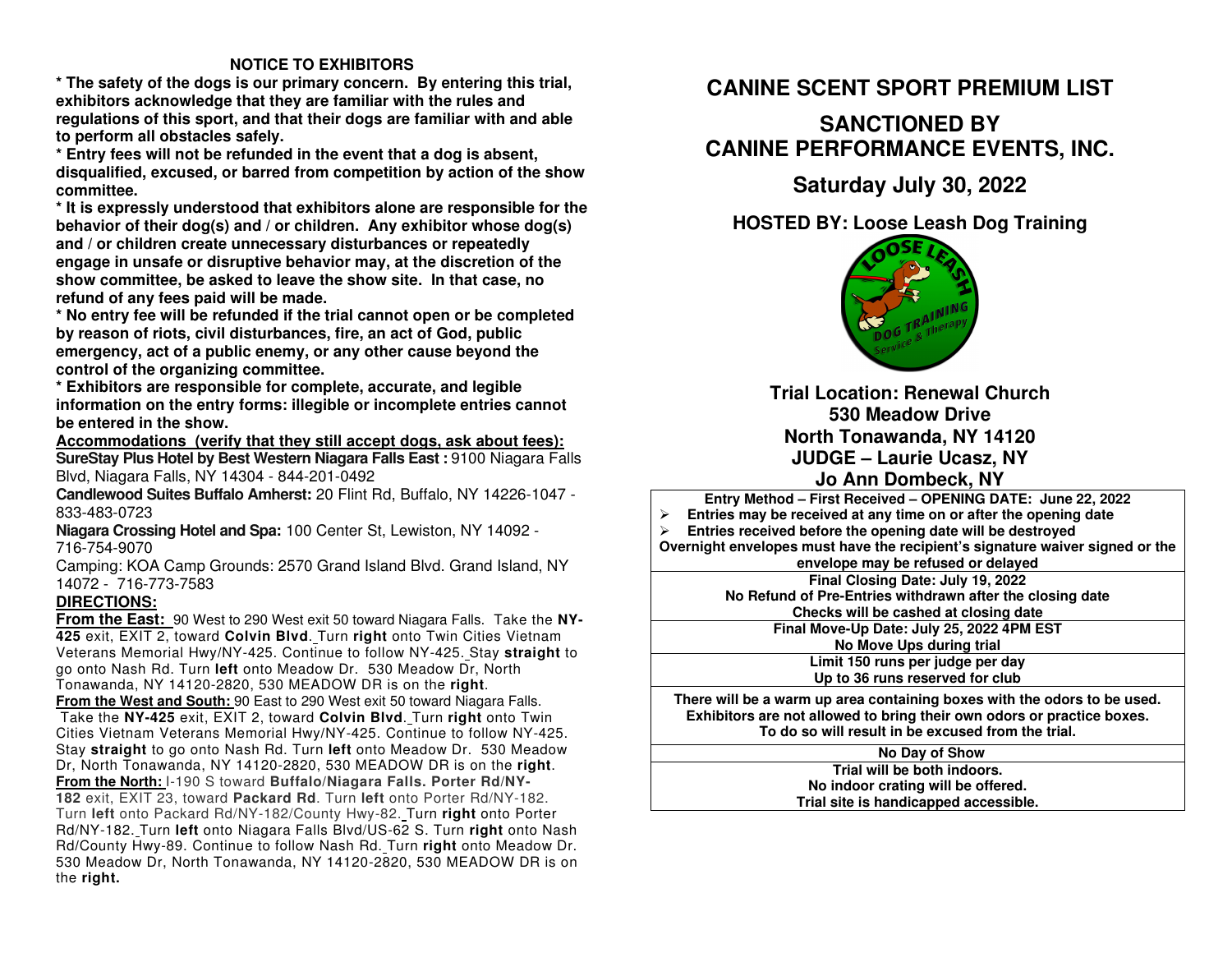| Trial Chair                | <b>Trial Secretary</b>   |  |  |  |
|----------------------------|--------------------------|--|--|--|
| John Knoph                 | Margot Wagner            |  |  |  |
| Jak383@yahoo.com           | 9 Livingston Street      |  |  |  |
|                            | Lancaster, NY 14086      |  |  |  |
|                            | simion101@roadrunner.com |  |  |  |
|                            | 716-472-6294             |  |  |  |
| <b>Committee Members</b>   |                          |  |  |  |
| Kathleen Dahmer, Lori Engl |                          |  |  |  |

**The following is the scheduled order for the trial to be run. If the order needs to be changed for the trial due to extreme pre-trial circumstances, it will be posted in the confirmation letter sent to preentered exhibitors at least 7 days before the first trial day. The order will only be changed at the trial in the case of an extreme reason and must be agreed upon by the host club and judge(s).Saturday July 30th, 2022 Exteriors (Judge Jo Ann Dombeck) Vehicles (Judge Laurie Ucasz) Containers (Judge Jo Ann Dombeck) Interiors (Judge Laurie Ucasz) CHECK-IN: Sat 7:30 – 8:00 AM Membership can be obtained by going to www.k9cpe.com, Member Services.** 

Placements will be awarded for first through third place (more placements up to six are allowed per the club's policies). Placements will be determined by no faults first, then by least amount of time. If there is a tie of score and time, each dog will be awarded the same placement, with the following placement(s) not awarded, if any. Placements are not awarded if the dog has a non-qualifying score.

#### **EXERCISE YOUR DOG RESPONSIBLY! PLEASE PICK UP AFTER YOUR DOG AT THE SHOW SITE AND HOTELS! ALL DOGS MUST BE ON LEASH EXCEPT WHEN IN THE RING OR WARM UP AREA. THERE IS A LEASH LAW IN THE TRIAL SITE'S STATE.**

### **ODORS**

 **BIRCH (Betula Lenta) – Used in Level 1 through Level C ANISE (Pimpinella Anisum) – Used in Level 2 through Level C CLOVE (Eugenia caryophyllata) – Used in Level 3 through Level C CYPRESS Cupressus sempevirens) – Used in Level 5 through Level C VETIVER (Vetiveria zizanioides) – Used in Level C** 

Trials run smoother with your help!  $\odot$  Please send this form with your entry!

We are looking for volunteers to help at our trial. If you are able to help out, please fill out the form below and return it with your entry.

Name:\_\_\_\_\_\_\_\_\_\_\_\_\_\_\_\_\_\_\_\_\_\_\_\_\_\_\_\_\_\_\_\_\_\_\_\_\_\_\_\_\_\_\_\_\_\_

Email: \_\_\_\_\_\_\_\_\_\_\_\_\_\_\_\_\_\_\_\_\_\_\_\_\_\_\_\_\_\_\_\_\_\_\_\_\_\_\_\_\_

Phone: \_\_\_\_\_\_\_\_\_\_\_\_\_\_\_\_\_

## **GATE STEWARD TIMER SCRIBE**

### **COLD ODOR STEWARD HOT ODOR STEWARD**

Please circle all jobs above that you are willing to do

Return it with your entry